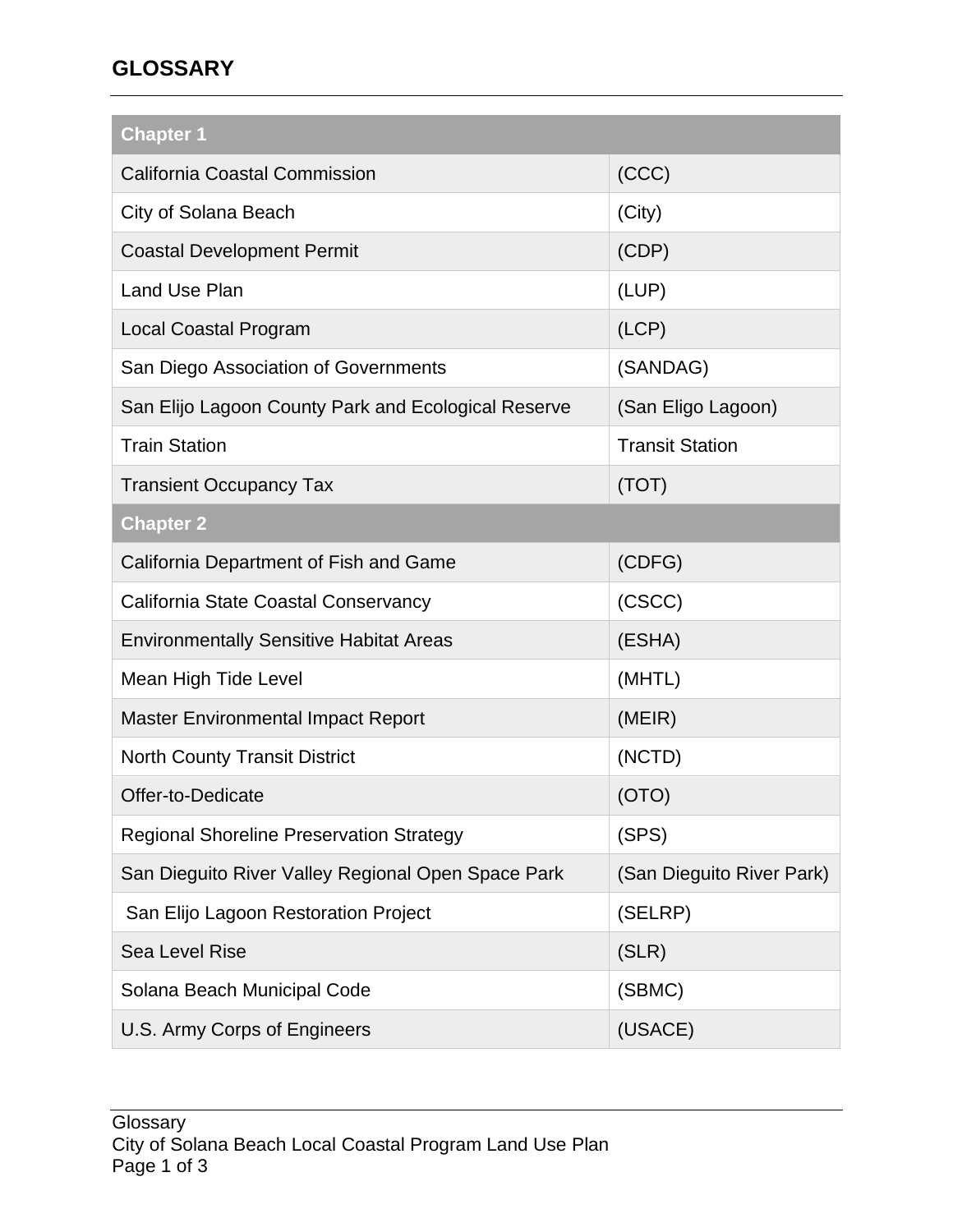## **GLOSSARY**

| <b>Chapter 3</b>                                          |                         |
|-----------------------------------------------------------|-------------------------|
| <b>Best Management Practices</b>                          | (BMP)                   |
| California Department of Fish and Game                    | (CDFG)                  |
| <b>California Environmental Quality Act</b>               | (CEQA)                  |
| <b>Clean Water Act</b>                                    | (CWA)                   |
| <b>Constituents of Concern</b>                            | (COC)                   |
| <b>Environmental Protection Agency</b>                    | (EPA)                   |
| Helix Environmental Planning, Inc.                        | (Helix 2007)            |
| <b>Hillside/Coastal Bluff Overlay</b>                     | (HOZ)                   |
| Low Impact Development                                    | (LID)                   |
| <b>Maximum Extent Practicable</b>                         | (MEP)                   |
| Memorandum of Understanding                               | (MOU)                   |
| <b>Multi-Habitat Conservation Plan</b>                    | (MHCP)                  |
| Multiple Species Conservation Plan                        | (MSCP)                  |
| <b>National Environmental Policy Act</b>                  | (NEPA)                  |
| National Pollutant Discharge Elimination System           | (NPDES)                 |
| <b>Regional Water Quality Control Board</b>               | (RWQCB)                 |
| <b>Standard Industrial Classification</b>                 | (SIC)                   |
| Standard Urban Storm Water Mitigation Plan                | (SUSMP)                 |
| <b>State Water Resources Control Board</b>                | (State Board)           |
| <b>Storm Water Pollution Prevention Plan</b>              | (SWPPP)                 |
| U.S. Fish and Wildlife Service                            | (USFWS)                 |
| Water Quality Control Plan for Ocean Waters of California | (California Ocean Plan) |
| Watershed Urban Runoff Management Program                 | (WURMP)                 |
| <b>Wildland Urban Interface</b>                           | (WUI)                   |